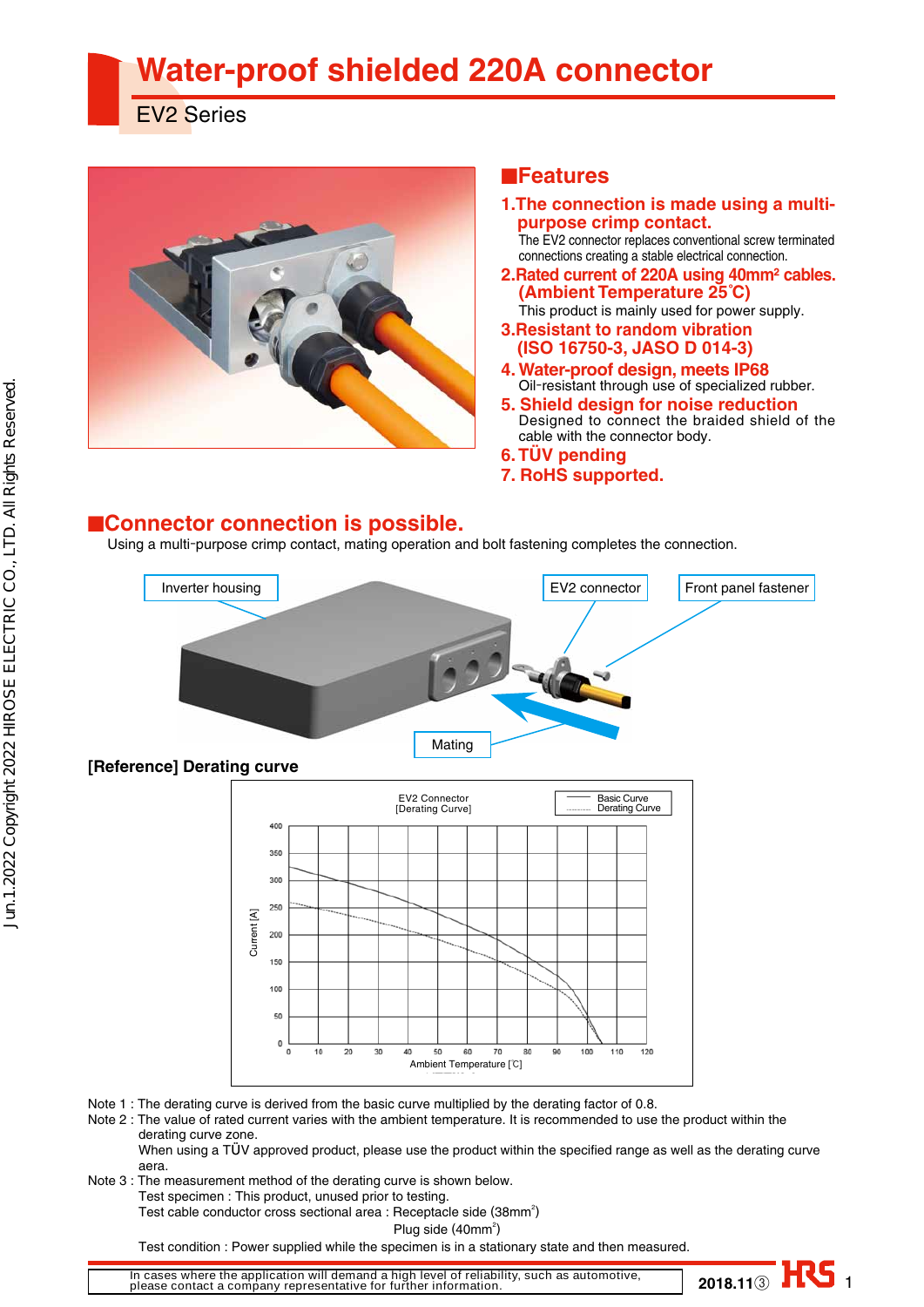### ■**Applications**

Hybrid construction equipment , power conditioners, machine tools, small generators, and other inverter sections.

## **EProduct Specifications**

| <b>Ratings</b> | Rated voltage          | AC 800V, DC 800V                                       | Operating temperature range $-40^{\circ}$ C to $+105^{\circ}$ C (Note 1) |                                    |
|----------------|------------------------|--------------------------------------------------------|--------------------------------------------------------------------------|------------------------------------|
|                |                        | Rated current (Note 3) 220A (Ambient Temperature 25°C) | Storage temperature range                                                | −10℃ to $+$ 60℃                    |
| TÜV            | Rated voltage          | AC 1000V, DC 1000V                                     | Operating temperature range $-40^{\circ}$ C to $+105^{\circ}$ C (Note 1) |                                    |
| Pending        | Rated current (Note 3) | 200A                                                   | Storage temperature range                                                | $-10^{\circ}$ C to $+60^{\circ}$ C |

Note 1 : Including temperature rise due to current carrying.

Note 2 : The value of rated current varies with the ambient temperature. It is recommended to use the product within the derating curve zone. When using a TÜV approved product, please use the product within the specified range as well as the derating curve aera.

| Item                                     | <b>Specifications</b>                                                                                                                            | Conditions                                                                                                                                                      |  |
|------------------------------------------|--------------------------------------------------------------------------------------------------------------------------------------------------|-----------------------------------------------------------------------------------------------------------------------------------------------------------------|--|
| 1. Contact resistance                    | Contact part : $0.5 \text{m}\Omega$ or less<br>Between the exterior and the cable shield Measured at DC 1A<br>100 $m\Omega$ or less              |                                                                                                                                                                 |  |
| 2. Insulation resistance                 | 1000 $M\Omega$ or more                                                                                                                           | Measured at DC 500V                                                                                                                                             |  |
| 3. Withstanding voltage                  | No flashover or breakdown                                                                                                                        | Apply AC 4260V for 1 minute.                                                                                                                                    |  |
| 4. Repeated operation                    | $\bigcirc$ Contact resistance : Maximum of 1m $\Omega$<br>2 Insertion and removal force: Maximum of 200N                                         | 30 times of repeated operation                                                                                                                                  |  |
| 5. Vibration resistance                  | $\bigcirc$ No electrical discontinuity of 10 $\mu$ s or more<br>2No damage, crack or loosened parts.                                             | Testing conditions: frequency range: 10 to 2000Hz,<br>average acceleration 57.9m/s <sup>2</sup> in 3 directions for 8<br>hours each (ISO 16750-3, JASO D 014-3) |  |
| 6. Shock resistance                      | $\bigcirc$ No electrical discontinuity of 10 $\mu$ s or more<br>2No damage, crack or loosened parts.                                             | Testing conditions: acceleration : 490m/s <sup>2</sup> ,<br>duration: 11ms, and half-sine wave in 3 directions,<br>3 cycles for each                            |  |
| 7. Temperature cycles                    | Insulation resistance: Minimum of $100M\Omega$                                                                                                   | -40℃ : 30 minutes → Room temperature : 2 to 3<br>minutes $\rightarrow$ 125°C : 30 minutes $\rightarrow$ Room<br>temperature : 2 to 3 minutes, 5 cycles          |  |
| 8. Brine spraying                        | No considerable corrosion impairing<br>electric/mechanical functions.                                                                            | Left in the brine of 5% concentration for 48 hours.                                                                                                             |  |
| 9. Moisture resistance<br>(Steady state) | Insulation resistance: Minimum of 100M $\Omega$<br>(When dried)                                                                                  | Left at a temperature of $40^{\circ}$ C and in humidity of 90<br>to 95% for 96 hours.                                                                           |  |
| 10. Pressure-resistance                  | While the connector is mated with the applicable<br>panel, apply an air pressure of 17.6kPa in the<br>internals of the connector for 30 seconds. | No air bubbles generated from the internals of the<br>connector.                                                                                                |  |

# ■**Materials / Finish**

| <b>Item</b>       | <b>Materials</b>       | Finish        | <b>Remarks</b> |
|-------------------|------------------------|---------------|----------------|
| Resin parts       | PPS resin (Black)      |               | UL94V-0        |
| Contact spring    | Stainless steel        |               |                |
| Conductor section | Copper alloy           | Tin plated    |                |
| Nut               | Iron                   | Nickel plated |                |
| $O$ -ring         | Nitrile hydride rubber |               |                |
| Gasket            | Fluororubber           |               |                |

※Use commercially available M6 bolts, crimp contacts, and electric wires.

Recommended crimping contact : R38-8 manufactured by JST

#### ■**Product Number Structure**

Refer to the chart below when determining the product specifications from the product number. Please select from the product numbers listed in this catalog when placing orders.

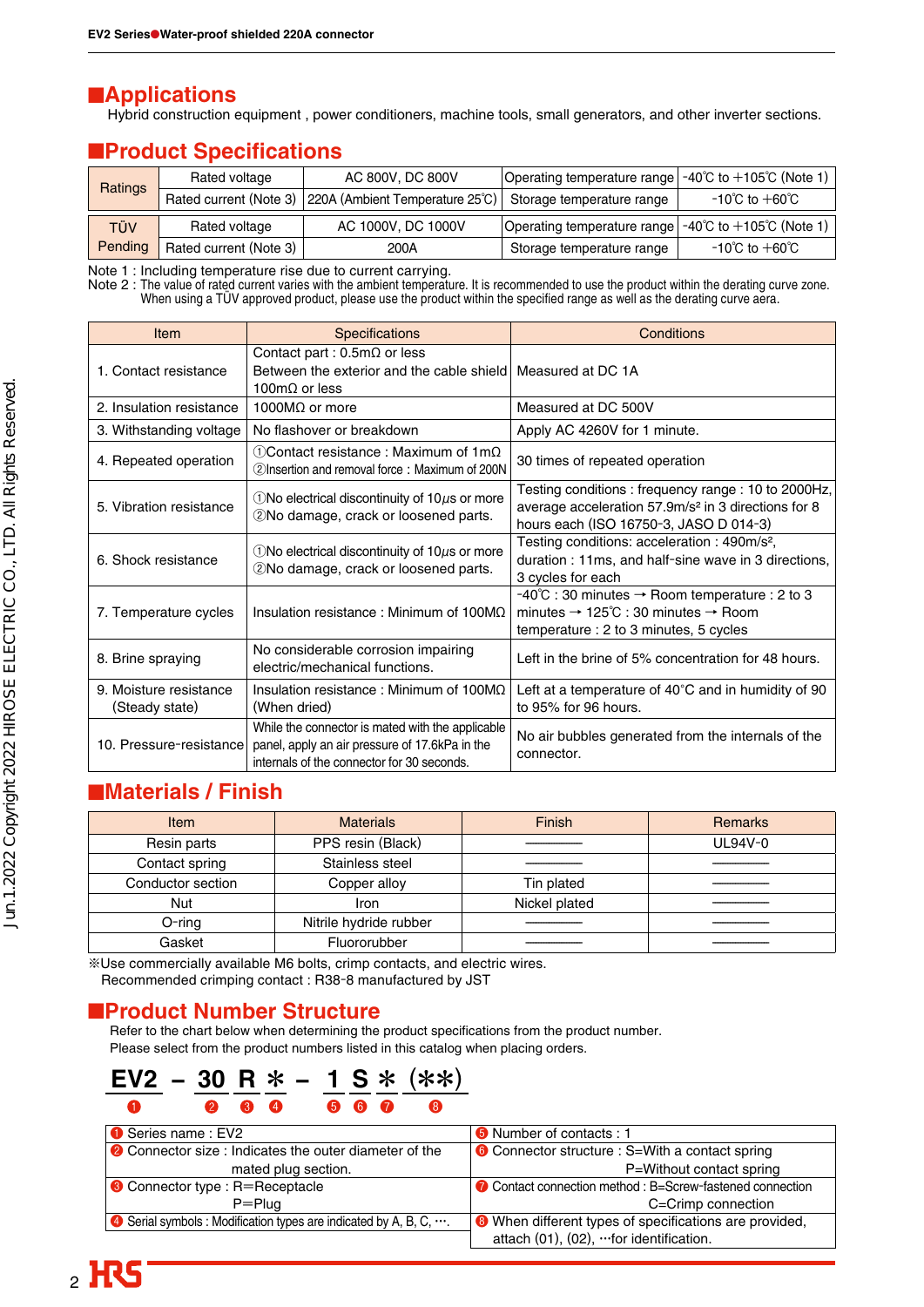# ■**Receptacle**





| Part No.                 | <b>HRS No.</b> | Remarks |
|--------------------------|----------------|---------|
| $\cap$<br>EV2-30R-<br>OБ | 139-0200-700   | ____    |

# ■**Plug**







| Part No.    | <b>HRS No.</b>                         | Remarks |
|-------------|----------------------------------------|---------|
| EV2-30P-1PC | 139-0201-0<br>$\overline{\phantom{a}}$ | ____    |

# B**Applicable Cable**

| <b>Electric Cable Manufacturer</b> | <b>Product Name</b>       | Support for product inquiries and purchase |  |
|------------------------------------|---------------------------|--------------------------------------------|--|
|                                    | $FM-MY$ 40mm <sup>2</sup> | NISSEI ELECTRIC CO., LTD.                  |  |
|                                    |                           | Electric Dir. Sales Group                  |  |
| NISSEI ELECTRIC CO., LTD.          |                           | Machida Sales Dept.                        |  |
|                                    |                           | Phone $+81-42-729-2531$                    |  |